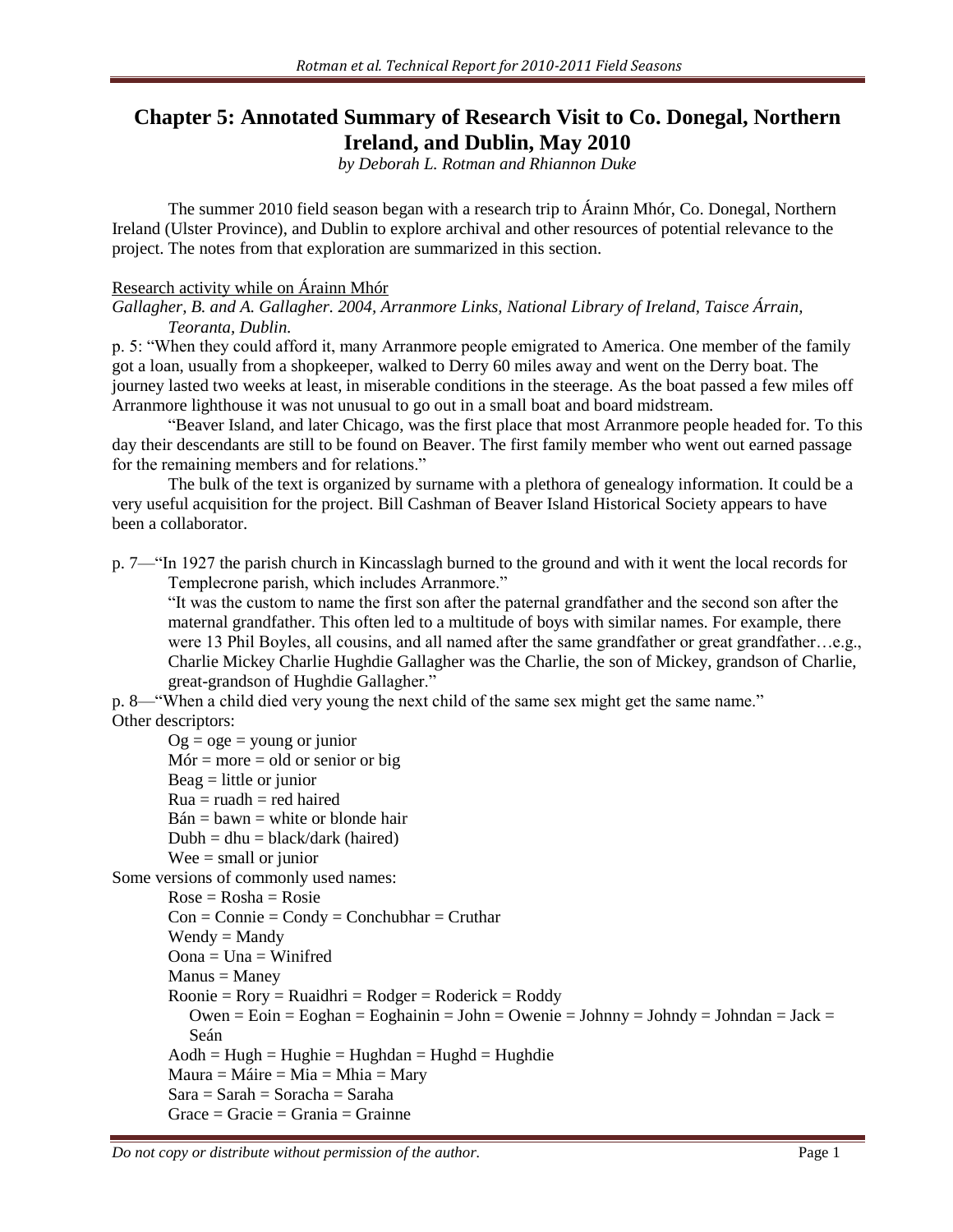$Bridge = Biddy = Brid = Breid = Bridin = Bridge$  $Dan = Den = Danny$  $Kitty = Kate = Katie = Katherine = Caitriona = Christina$  $Madge = Maggie = Madgie = Margaret = Peggy = Meabha = Mae =Mairead = Mairead$ Sophia = Sobha  $Anthoin = Anthony = Tony$  $Pat = Paddy = Padraic = Padraig = Paidin = Paudeen = Padeen$ 

p. 49—"Tommy Thomas Boyle was married to Grace, surname unknown. All his family emigrated to Beaver Island and Tommy himself spent some years there. In fact, the manner of his departure for Beaver is part of Arranmore oral tradition.

"He wore a homespun suit and a knitted gersey, hobnailed boots and sou"wester (oilskin hat). Apparently he forgot to wash his face before leaving home and he just stepped onto the stream at Gortgarra and completed his ablutions. "You go home," he advised his son Joe who was seeing him off, "and put some seaweed on the sally garden, I"m going to America," and off he went, quite unconcerned about what must have been a hazardous enough journey in those days." (no date of this story available).

Tommy's Family:

-Joe Tommy Boyle, married 14 February 1888

Brigid Manus Coll of Cloughcor (daughter of Manus Coll and Mary Gallagher)

-Tom Joe Tommy Boyle

- Mary Joe Tommy Boyle married Mike Bonar of Dungloe

-Hannah Joe Tommy Boyle married a McDowell

-Kate Tommy Boyle married Jack Sabha Boyle

[Etc. = The genealogy is fantastically complicated. See the original text for more details.]

- p. 86—Mick Charlie McCauley was drowned in Beaver Island (no date given). His parents were Anna Johnny Rua Early and Charlie Sean McCauley of Aphort. Anna"s parents were Johnny Rua Early and Nora Eamonn Doalty Gallgher.
- p. 170—Map that shows Pollawaddy
- \*Note—The text contains many general references to emigrating to the USA, a fair number of specific references to Chicago, but very few specific mentions of Beaver Island.
- p. 219—The local midwife was known as "the handy woman."
- p. 226—poorhouse in Glenties, Co. Donegal
- p. 229—new landlord replaced Marquis Conyngham in 1847 names Walter Charley (or known as Charlie Beag to the Islanders) of Belfast
- p. 229—Arranmore given status as its own Poor-law district under the Poor-law Act
- p. 231—mentions relief provided by the Quakers in 1847—"The Albert" and "The Scourge" government steamers from Liverpool that brought food to Arranmore and the coast of Donegal -report written by William Bennett in March 1847 (but full citation not provided)
- p. 238—"Irish immigrants settled on America"s Beaver Island before the Mormon occupation, only to be driven off in 1852."
- p. 238—" Several were in the 80-man mob that "swept the Beavers clean" in 1856, creating a vacuum that pulled in new residents, many of whom were Irish from Arranmore."
- p. 243—207 families in 1823 living on Arranmore—105 with stock, 102 without stock; total of 135 cows, 55 horses, 356 sheep. (Pollawaddy is not listed as a townland).
- *O'Callaghan, T. 2006, Oileán Árainn Mhóir/ Arranmore Island, Comharchumann Oileán Árain Mhóir, Browne Printers Ltd., Letterkenny, Co. Donegal.*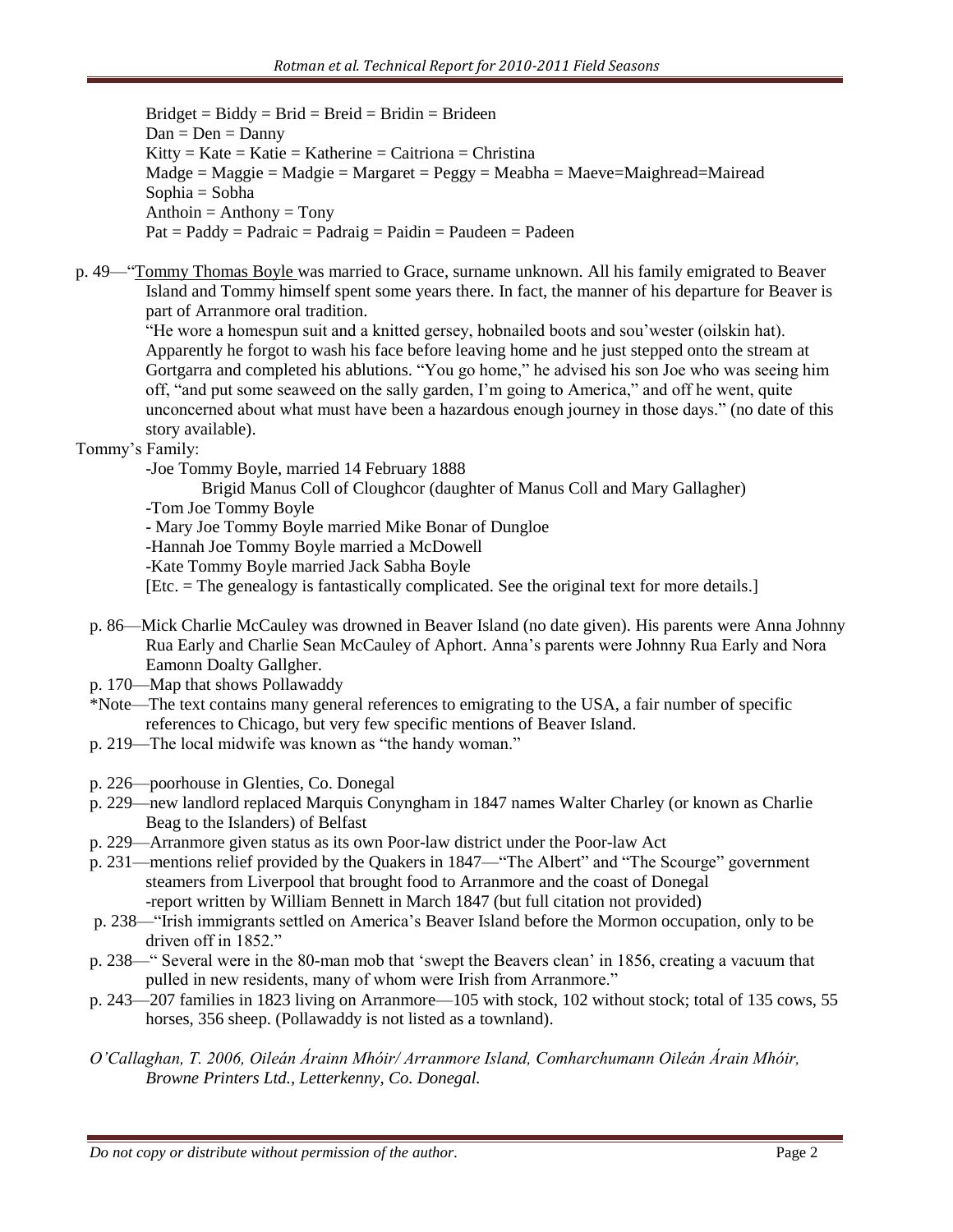p. 2—"Many of the first islanders sent to Beaver Island by the landlord John Stoupe Charley, were from [the townland] of Poolawaddy."

-Irish spelling *Poll a'mhadaidh*

- p. 16—also mentions the RIC (Royal Irish Constabulary) barracks in Pollawaddy
- p. 24—mentions "Monk Gibbons," a famous author who wrote about Arranmore
- p. 92—2<sup>nd</sup> Marquis of Conyngham ran estate in mid 19<sup>th</sup> century; main agent was John Benbow, his subagent was Francis Forester (who lived in Roshire Lodge, Burtonport) -estate sold to John Stoupe Charley of Finnaghy, Belfast on 29 June 1849 (which contradicts the 1847 date cited in the other text)
- p. 94—in 1847, all subtenants were evicted (March 1851, 160 subtenants total) -80 taken by boat to Donegal Town; 80 taken to Burtonport and then traveled by land to Derry; set sail for Canada on the ship "Countess of Arran" in late March 1851 -they arrived in Quebec on 5 June 1851 -a second "batch" of them appear to have sailed from Londonderry on "The Deborah," which arrived in Quebec on 30 May 1851

-From there they moved to Toronto and Montreal

- p. 96—those who were sent to Donegal Town never sailed as the ship never arrived; they were left to fend for themselves and their fates are unknown -John Stoupe Charley remained landlord until his death in 1878/ His family left the island in 1893, when the Irish Land Commission bought the island from the Charley family and the land was returned to the tenants. (Interestingly, in between there, in 1884, was when the Quakers assisted 96 people in emigrating from Arranmore directly to Beaver Island)
- p. 100—"In the late 1840s, prior to the arrival of the Irish, a Mormon colony had been set up in Beaver […] In 1848, a year after Strang had discovered Beaver Island, he brought his followers to the island and set about establishing his Mormon kingdom. The Mormons took control of the island and its surrounding waters by forcing its inhabitants to leave. They were in control for the following eight years until 1856. Strang became unpopular for his practices; polygamy being one of them. He was attacked by two of his own people and later died from his injuries."
- p. 106—spoke "Gaelic" including the second generation; in 1866 an Irish-speaking priest was appointed; a Catholic Church had been build on Beaver Island in 1860

## *Conversation with Séamus Bonner, Director of the Arranmore Community Center*

Séamus mentioned several possible informants: John O'Hara (Charlie O'Hara's brother), Andrew Early (Jerry"s dad)—Séamus will send a transcription of an interview with a Beaver Island family, Ann Walsh (has done work with genealogy and is currently working on a book), Philly-the Glen-Boyle, Tony Gallagher, John O"Hara (Charlie O"Hara"s cousin), Billy Shannon. He also pointed out on a map where the Pollawaddy townland is. Séamus said that he does not know of many recorded stories. Michael Daley, the editor of the *Donegal Democrat,* would be a good person to contact in order to get the word out that we are looking for family stories. Other resources to check out include the website Donegalhistory.com as well as the Donegal Historical Society. They produced a Donegal Annual with an article titled, "Beaver Island: The American Arranmore."

Ask John O"Hara about letters sent back from Beaver Island.

Séamus referred to a book written by an American woman who traveled around Donegal during the Famine, including a visit to Arranmore in the late 1840s. She wrote reports describing the conditions on the ground and later published them in a book, which is now out of print.

# *Transcription of our conversation*

## $(19:07)$

DR: "So Séamus, would those early emigrants during the Famine and in the 1880s that were assisted by the Quakers, would they have retained contacts back home? Or would they have had either no means or not enough family back here?"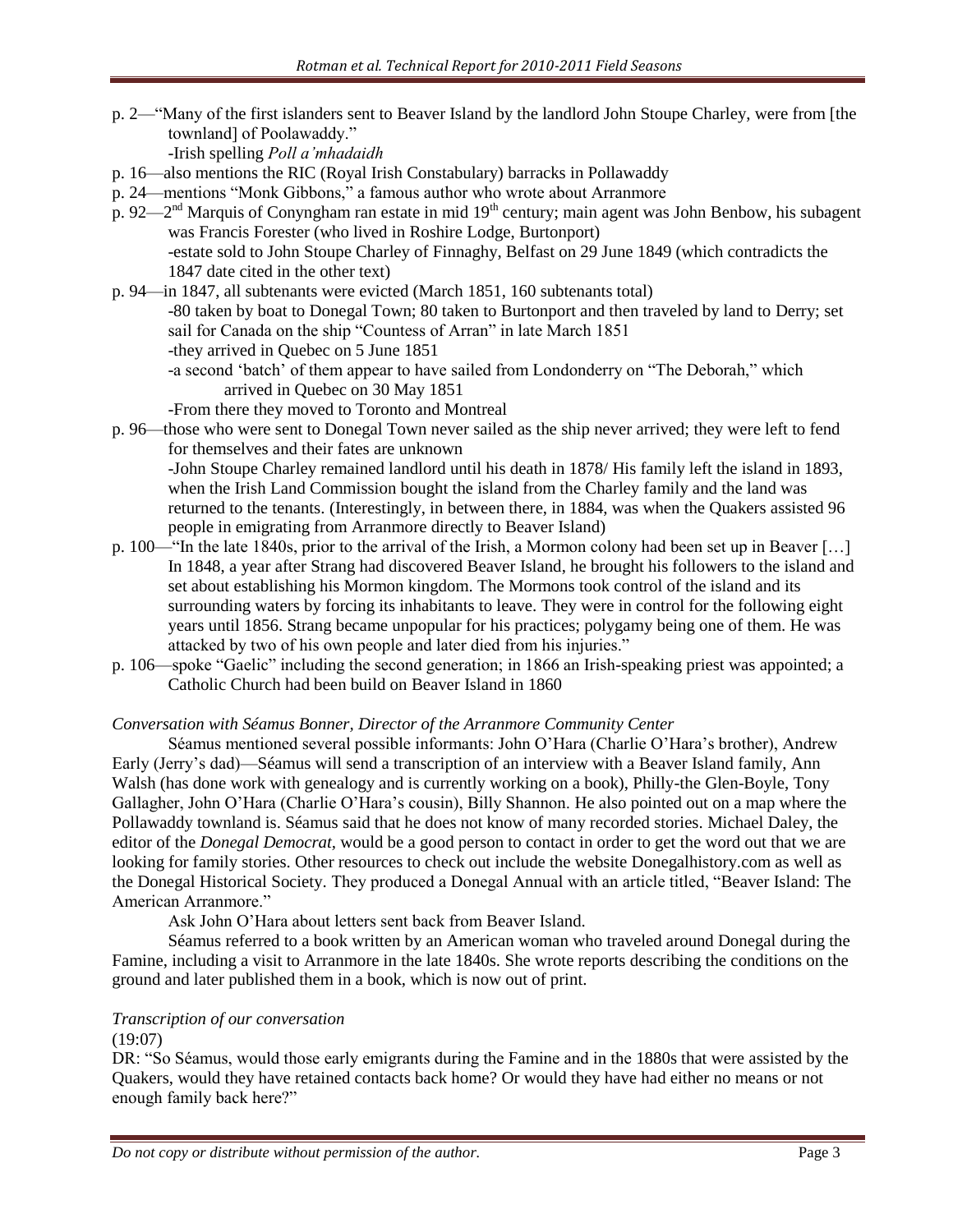SB: "Well they probably would"ve had family I would say. And I know writing was difficult. Some of them might not have been educated up until, because they left very young to work. You know, the seasonal migration. There was regular seasonal migration here from the island to Scotland for harvesting, the different harvests, potatoes. They'd be sort of migrant laborers. That happened up until my father's time. He was away, like they left school when they were 12 or 13. Went away to work for the summers."

# DR: "Why Scotland?"

SB: "Well Scotland is pretty close to here, first of all. There used to be a boat leaving from Derry. And, I suppose, there's always been a strong connection between Ireland and Scotland. It's physically close and I suppose they're pretty similar in their ways as well, the Scottish and the Irish. But they would've been working on farms in the east of Co. Donegal as well. It's an area called the Lagan Valley. Again, they would go for a part of the summer and then they would come back and cut turf and plant potatoes and whatever else needed to be done at home.

"But there were hiring fairs in the bigger towns where you would go and you"d be hired off for part of the year. It was a hard enough life. Andrew (Early) will be able to fill you in on more of the details. It was a little before my time.

# (21:38)

"Even today, there are still people where the dad is working in London. He might come home every few weeks. That's quite common now because there's still a lack of employment in the County overall. And I suppose it's a necessity, really. It's been done for a long time, I suppose. People don't think as much of it as they might do elsewhere. It's the same in a lot of areas on the West Coast. Achill Island as well. There's a strong connection between Arranmore and Achill because they would"ve been migrating to the same areas in Scotland. And then they would meet there and they'd be marrying."

DR: "Because they were going by boat?"

SB: "Well, they were going to the same sort of regions, where the work was, and they would meet there. Mickey, who works here in the Community Center, his dad used to organize a lot of the seasonal migration. He"d take squads away for the harvest and the planting. He might be able to fill you in. I"m just trying to think, specific to Beaver Island, which families were…the O"Haras, you know, John. There"s two John O"Haras, they"re cousins, and they live over in Pollawaddy as well."

DR: "And Philly the Glen would be perfect too because there are lots of Boyles on Beaver Island." SB: "Yeah, he's got relatives on Beaver Island as far as I know."

DR: "There are lots of Gallaghers on the Island as well. Are there Gallaghers here?"

SB: "Oh yeah, there are, yeah."

(23:43)

DR: "Who might I speak to?"

SB: "That depends. I"d need to check which Gallagher branches. Have you seen *Arranmore Links*? I"ll get you a copy."

# (26:02)

DR: "It's hard to imagine, I know that there's a tradition of when a family member would emigrate to America that they would earn the passage for subsequent family members to come. It"s a little hard to imagine, though, that that would"ve been the system on Beaver Island because it seems like they would"ve been really engaged in subsistence agriculture. But do you know if that was, it might've taken a long while, but do you know if that was a trend here as well?"

SB:"I think it was. Even more than the money, though, the sort of network of supports as well. You know, when people arrived over, they might've had a job waiting for them or they put a good word in for them or something. If they were fishing on the lake, they might've had a place for them on a boat. Something like that. Rather than going over without knowing anybody. I think the sort of cluster of Islanders, it works the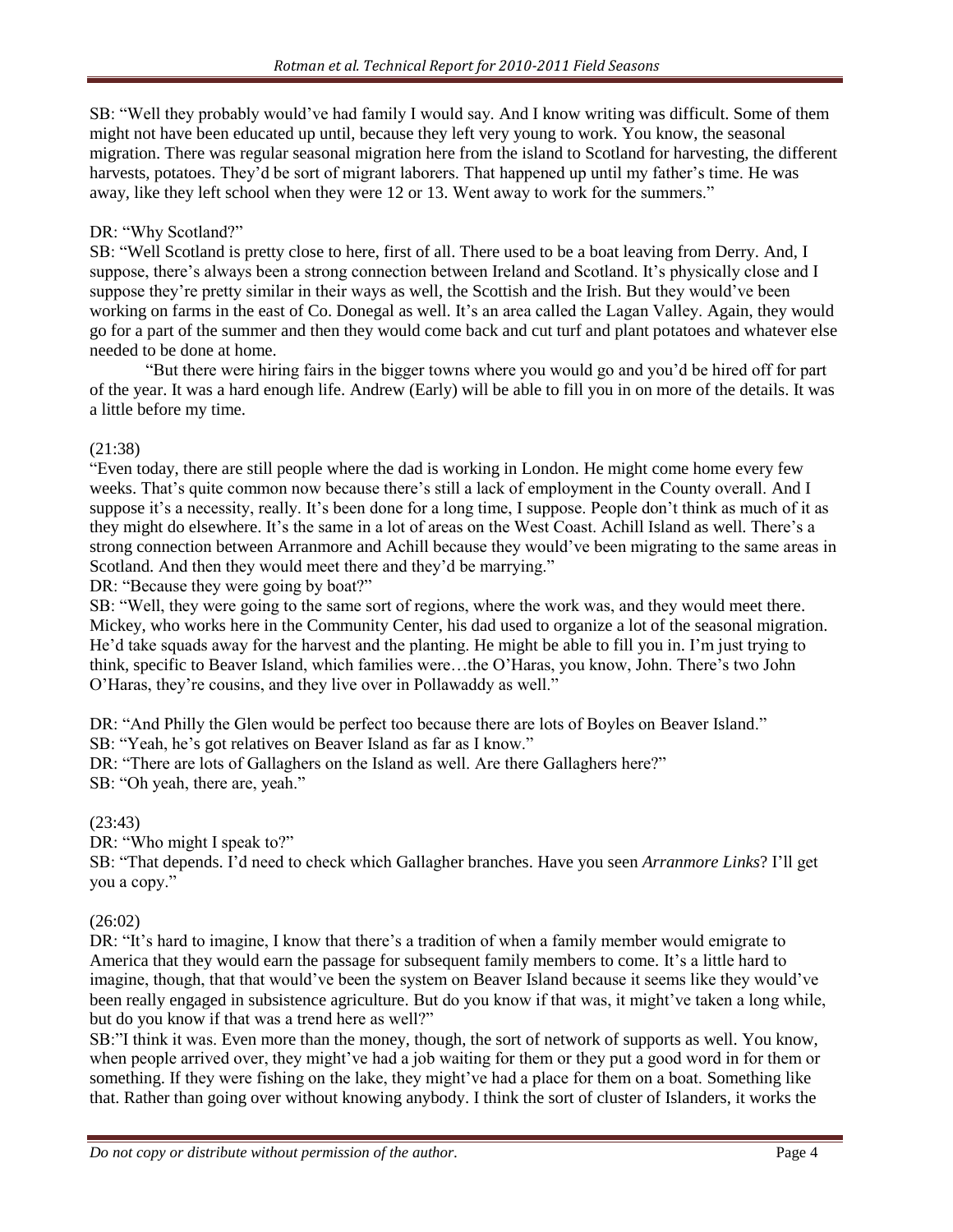same way still, like in Chicago. If people are going over there, you"ll have family and friends that"ll help you out if possible."

DR: "Can you tell me more about the connection to Chicago?"

SB: "Yeah, well, again, I think that sort of predates, I could be wrong but, the Beaver Island one. Probably because it was one of the bigger cities and you would"ve had work."

Séamus mentioned a book by someone named Duffy, from Inishfree, who wrote a book on the early days of emigration and the sequence of where they went and what they did.

# (28:04)

SB: "It was the railroads, I think, that were one of the jobs that navvies were doing, not only in the States but in the UK as well. And the tunnels, as I mentioned earlier, when they were building hydroelectric schemes after the war. Sort of specialists in that kind of work. And again, they were sort of close-knit. It was dangerous work and you had to trust the people that you were sort of working along with. I think because there were sort of family units, it was harder to sort of break into that kind of work unless you knew somebody."

DR: "I know in South Bend, many of the Irish laborers had originally come as part of the canal building and then stayed in South Bend rather than continuing on working on the project. There"s a long history of construction in Ireland."

SB: "Well, I suppose it was sort of semi-skilled labor. It didn"t happen overnight, you know. They probably built the connections and the name over the years."

# (29:28)

DR: "Was that preferred to fishing, to do construction?"

SB: "Probably one of the big attractions to it was that it was dangerous work, so it was well-paid in comparison to fishing."

DR: "Well, arguably fishing is dangerous work as well."

SB: "It is, yeah. Plus, you"re away from home. A lot of them would stay at camps…Actually I just thought of another name who worked on the hydroelectric: Tony Gallagher. He would be a good person to talk to. It was dangerous, but it sort of suited the migrant aspect of it where you could come back, you know, and do what needed to be done at home. Digging the crops or cut the turf, that sort of a thing."

## (33:06)

DR: "So what kind of traditions, Séamus, would have gone with the Islanders? What kind of defines Arranmore? Is there something about this island that is unique?"

SB: "A lot of it would sort of center around the language, Gaelic. Maybe storytelling, music as well, would"ve been strong. Particular to the island now, I"m just trying to think of what would be totally unique to here. I mean, there are sort of stories, it was not that long ago since Irish was spoken/was heard on Beaver Island. But I wouldn"t have the facts and figures. Have you spoken to some of the Islanders up there?" DR: "Yes, actually, I've been working with some of there as well. Bill McDonough is one of my contacts. Bill Cashman, of course, of the Historical Society there. The Historical Society is actually one of our partners for the excavation this summer...But I figured, while I had the chance, I would come a visit Arranmore and see what I could learn about this place so that while we"re there, looking for parallels…What you say about language is one of the reasons I"m very interested in Beaver Island as a research project because language is culture. From what I've been able to tell, from the 1850s up until 1903 or so, it was almost exclusively Irish was the spoken language, every day, business transactions, that sort of thing. And it wasn"t until the Beaver Island Lumber Company came in in the very early 20<sup>th</sup> century, they brought with them Polish and German workers where English became widely spoken."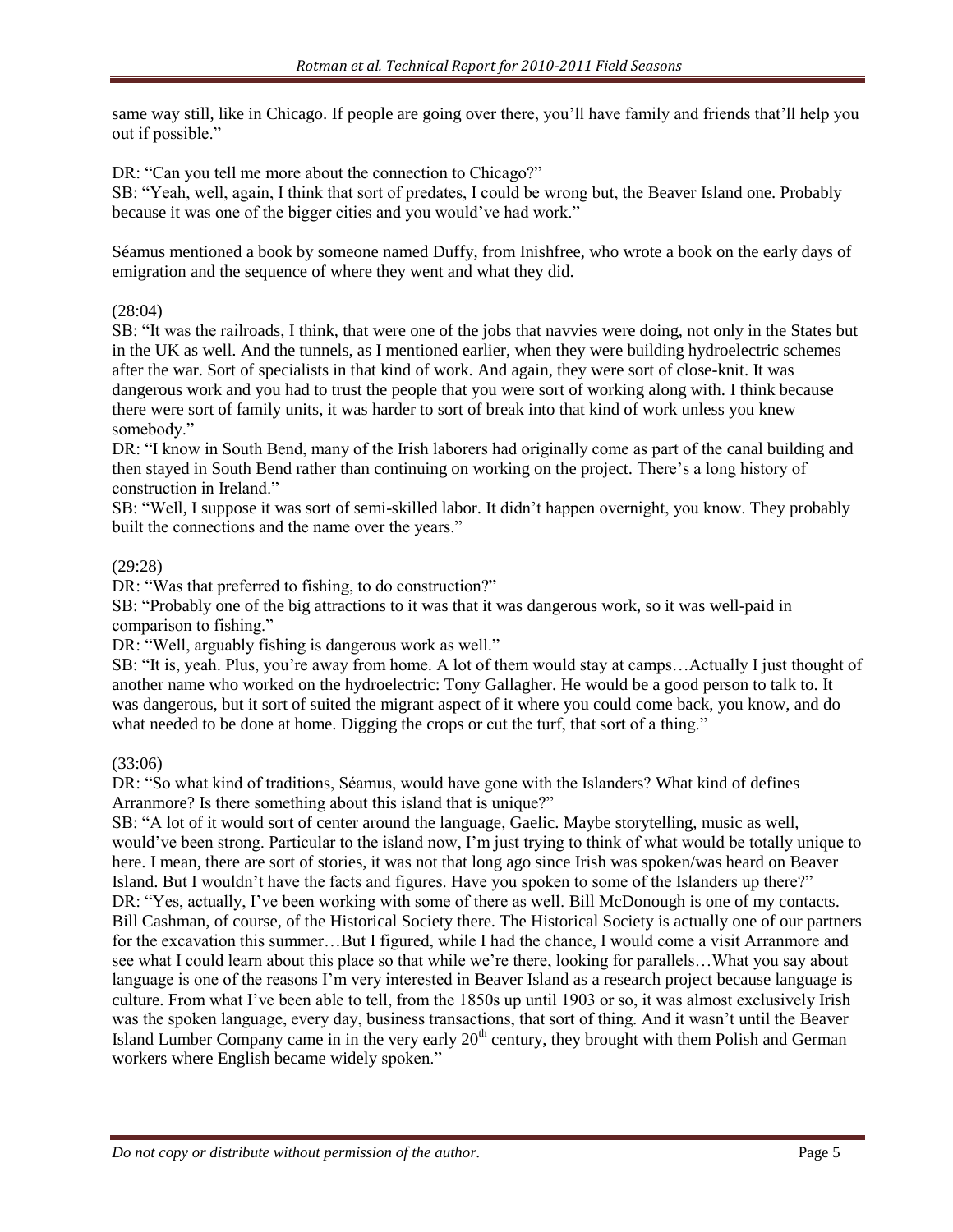Séamus was not personally aware of any stories in the local repertoire, but he was almost certain that John (O"Hara) and local historians would know of plenty. He also mentioned that the traditions of storytelling and visiting houses are less common now with other forms of entertainment like television and the internet.

Pete Sweeney was a songwriter who lived in Chicago in the 1950s and 60s. Anna Gallagher made a CD of his songs about Arranmore. Pete also did a radio interview with Raidió na Gaeltachta. His son, Patsy Sweeney, lives on Arranmore and would be another good person to contact.

In reference to the religious practices of Arranmore Islanders, Séamus explained that the Church would have had a lot of influence on Irish society during the period in question (1880-1910). To provide a possible explanation as to why Mass attendance was so low on Beaver Island, Séamus suggested that the immigrants might not have wanted to get back into that same system. When Dr. Rotman mentioned accounts of Beaver Island"s similarity to the "Wild West," Séamus suggested that the low Mass attendance "might have been a throw back. They might"ve been rebelling against authority just because they still would"ve been under British rule here in those years. And maybe the Church was a sort of authority as well. Plus, islands in general are usually a wee bit, a different mentality than the mainland. They think that those rules don"t really apply as much here, as they would on the mainland."

# (44:39)

In response to Dr. Rotman"s inquiry about healthcare on Arranmore, Séamus explained that there would have been midwives as well as a doctor named Dr. William Smythe. He lived in Dungloe but he had his own boat to get to Arranmore. He had a regular clinic but he would also come in times of crisis.

# (47:09)

Dr. Rotman referenced islands like Inis Airc off the coast of Co. Galway that were evacuated by the government due to inaccessibility during bad weather. Séamus explained that during the 1950s there was an official government scheme to relocate some islanders to the mainland. Inishfree and Rutland (where some Beaver Islanders came from) are now completely abandoned, except for one or two residents. During this time, however, there was no initiative to relocate residents of Arranmore to the mainland because it was one of the better islands in terms of access and facilities. In fact, Arranmore was one of the first places in the county to get electricity (ca. 1955).

# $(52:00)$

While discussing emigrants' attachment to the homeland, Séamus mentioned the tradition of the American Wake and how the event truly might have been the last time an emigrant's family would have seen them. However, in the 1970s and 80s, travel between America and Ireland was much easier and emigration was not nearly as final.

# (56:28)

Dr. Rotman inquired about the agricultural cycle, specifically if there were certain times of the year when Arranmore islanders would not have been able to fish. Séamus explained that due to weather and smaller boats (max. 25 feet), fishing was indeed seasonal work. Additionally, a lot of the fishing was herring fishing, which come up at night to follow the plankton. Séamus referred to an article called "The Silver Harvest," written by Fr. McDermott, a priest who lived on the island. Salmon fishing was also important seasonal work on the island. Islanders also fished crab, but not lobsters because there was no market for them. Finally, Séamus explained that they were not just fishermen. They also planted and harvested crops as well as performed migrant labor in order to have money to buy tools and shoes.

# (1:02:00)

During a discussion about visiting houses and drinking, Séamus explained that most islanders would not have gone to pubs because it was too expensive. They would sometimes go on a market day if they had sold an animal. Dr. Rotman asked about póitín and Séamus clarified and said that there were certain houses that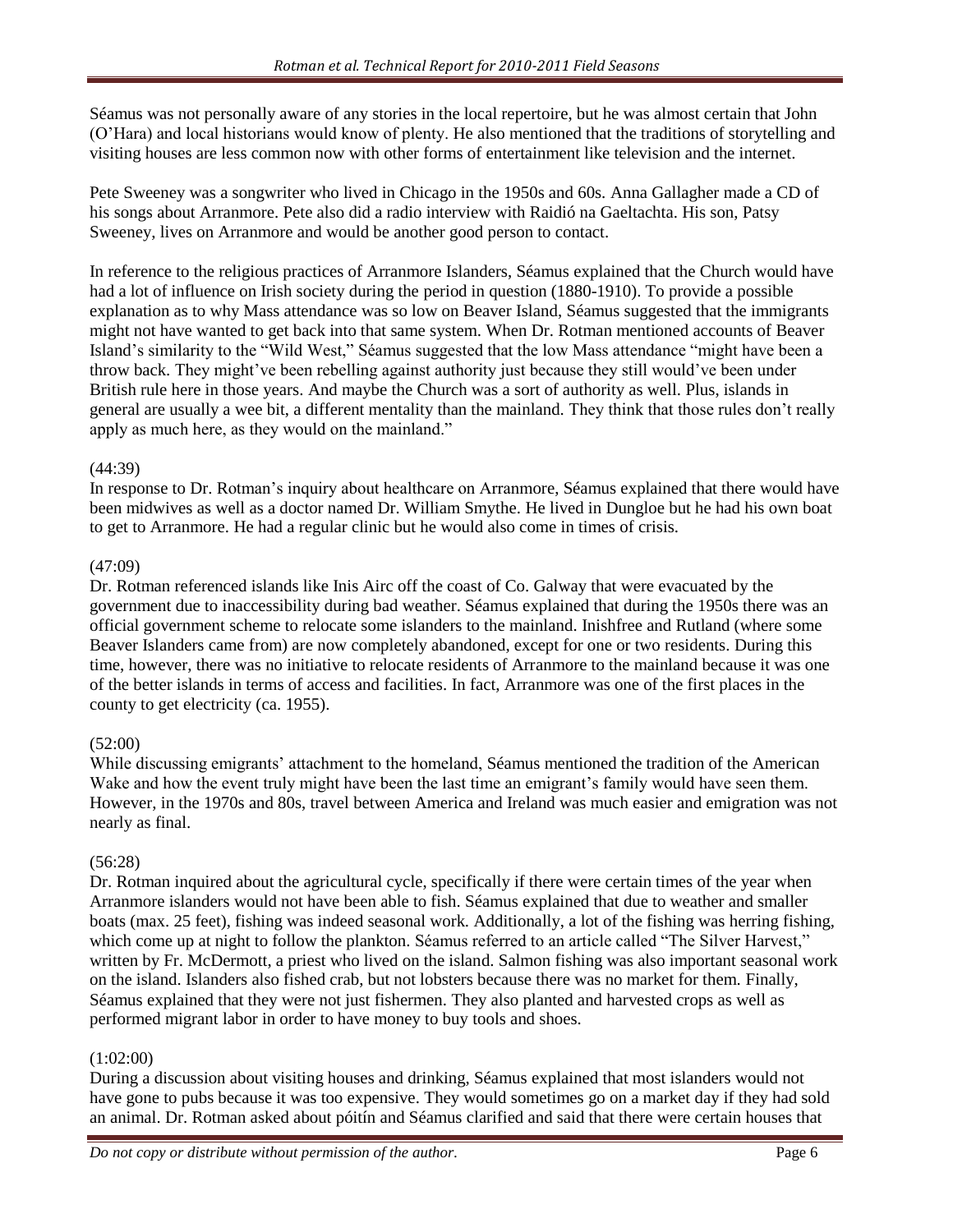were known for their póitín expertise. They would be the houses that would run out of turf since distilling requires a lot of fuel. He also referenced the book, *Donegal Póitín: A History*, that mentions Arranmore a few times. There were "crackdowns" on póitín production on the mainland, but there "were over 20 stills on the island at one stage."

# (1:02:45)

Dr. Rotman inquired about women"s labor. She referenced the communal aspect of agricultural labor and asked if women would perform other tasks in groups, like knitting. Séamus explained that the women were doing a lot of the agricultural work since the men were often away doing migrant labor in Scotland. He also mentioned an agricultural cooperative, Templecrone Coop., started by a man named Paddy the Coop in the early 1900s. Séamus explained that there was a tailor on Arranmore and most people did not make their own cloth. He said that knitting seemed to happen automatically because the women were so efficient, but to his knowledge, there was not much weaving on the island.

Séamus referred Dr. Rotman to the Day Center on Arranmore, where there are a lot of older residents who might be great informants.

# (1:14:00)

Finally, while discussing self-reliance and the local economy on Arranmore, Séamus shared a local turn of phrase that expresses the communal, generous spirit of the island: "The house whose cow has run dry has the most milk."

(end)

### *Ua Cnáimhsí, Pádraig. 2009, Róise Rua: An Island Memoir, Mercier Press, Blackrock, Co. Dublin. Translated by J.J. Keaveny.*

- p. 19—Róise was the wife of Séamus Mac Grianna—lived near Pollawaddy
- p. 21—The Folk Music Society published some of her songs
- p. 27—RE: widows and the loss of their spouses "He [Róise"s grandfather] left behind my grandmother and two children and, as we all know, people like her had no income of any kind in those days. It was totally different from the way things are today: no money was available to them—no dole, no pension, no school money, no security, nothing like that at all. No wonder widows were devastated when their husbands died for there was nothing to keep her from the poorhouse and ending their days there. Because of that, many widows tried to find another husband to ward off hunger and starvation for themselves and their children."

[Róise was born in 1879, so this story was likely from the 1850s or maybe earlier.]

- p. 32—Róise recounts how her mother always carried knitting with her—even walking the great distance to the Glenties to visit her husband in the hospital there; knitting was the way to make extra income and "every penny was sorely needed."
- p. 41—Róise"s oldest sister Kitty did not go to school. She was "hired out to earn a few pennies to help my mother bring us up." [That is, Róise and her sister Máire.]
- p. 42—"My mother had her own spinning wheel and that was a great help to us all. Every year she spun the sheep's wool, and spinning and knitting for us kept her busy throughout the winter."
- p. 46—Róise was nine years old "when I first left school to be hired."
- p. 49—tasks for children: herding the cattle, drawing loads with the donkey in the spring, milking the cows, bedding them, working at the hay or corn in autumn, gathering potatoes
- p. 50—"In my childhood, the only people who had watches were the priest, the schoolmaster, a policeman, and the men who manned the lighthouses."
- p. 52—at age 9, Róise"s first job was as a servant girl for cousins in Ilion—she earned 15 shillings for three months work
- p. 56—Dr. Smyth "held his surgery in Arranmore once a week"
- p. 58—Much of labor was collaborative, i.e., kelp was cut by men, but women contributed by spreading, turning, drying, burning it, etc.; kelp kilns were on the beach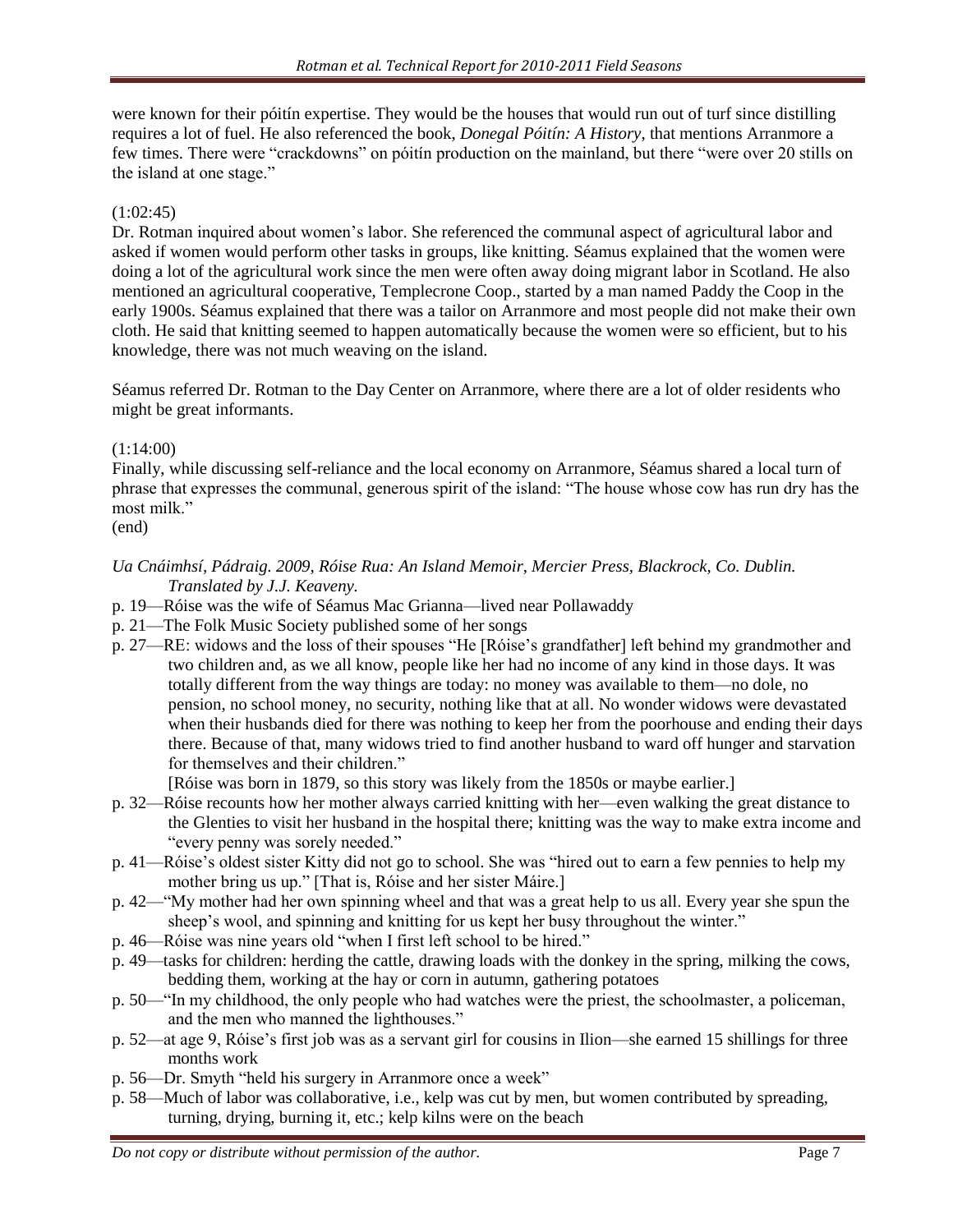- p. 66—When Róise was sent away to work, her mother sent the following "blessed objects" with her: "rosary beads, a little prayer book she had bought for me at the mission, two little bottles—one with holy water, the other with water from the Doon Well."
- p. 67—Her mother also sat by the fire "busily stitching a blessed medal and an Agnus Dei onto the clothes I'd be wearing in the land of strangers"
- p. 93—Families would sell excess butter and eggs to purchase tea, sugar, pork, biscuits and other groceries
- p/ 97—Tea not widely consumed: "Tea was a novelty for us; I still remember we had tea after our supper of mashed potatoes only two times a year—Hallowe"en night and on the eve of St. Brigid"s Day, February 1."

# *Drive to Poll a'Mhadaidh*

Following Séamus Bonner"s directions, Dr. Rotman found Poll a"Mhadaidh. It is north of the ferry port at Leabgarrow. It appears to have its own quay. There are a fair number of ruins there, much like the southern end of the island at Ilion. The main habitation is clearly clustered along the eastern shore, with a few homes scattered up the hillside. The maps seem to bear this out, which makes sense because this shore faces the mainland.

Dr. Rotman visited the graveyard near the church. Most of the interments seems recent—1950s and 60s, and more recent still. There are a few burials at the northern end, western corner from the 1910s.

*MacCárthaigh, Crístóir. 2008, Traditional Boats of Ireland: History, Folklore, and Construction, The Collins Press, Cork.*

This is a beautifully illustrated book, but somewhat tangential to the project.

*Transactions of the Central Relief Committee of the Society of Friends During the Famine in Ireland, in 1846 and 1847, With an index by Rob Goodbody. Dublin by Éamonn de Búrca for Edmund Burke Publisher, 1996.*

-Index item Arranmore—no items

-Glenties (workhouse)—no items

-Dunfanaghy—no items

-Emigration—no items

-Templecrone (parish), Donegal—no items

-Scanned complete index, no other promising items

-Skimmed text (500+ pages), no other bits of relevance

# *Dr. Johnny Duffy in Galway*

Dr. Duffy"s aunt Mary was the last Irish-speaking resident on Beaver Island (1960s). Pat Early says the family also has a connection to Chicago. Dr. Duffy spent summers on the island and currently lives in Galway City.

## *Notes from meeting with Jerry Early, Early's Pub*

- -Culture that felt familiar—"closest he would get to home," not the physical environment, but the people who were like "clones" from home
- -Bill"s (McDonough) father-in-law has lots of the old stories from the island (Beaver)
- -Connections to Beaver—growing up remembers people from Beaver coming to stay; one-way ticket, Beaver people come looking for something—spiritual
- -Island people more stand-offish
- -Fishing lifeways would have been really important; as well as faith

-re-watch documentary—more for American-Irish (?) audience than Irish audience

# *Summary thoughts on visit to Árainn Mhór*

When Dr. Rotman spoke to folks about Beaver Island, many remarked that there are not many people/families still around who had direct connections to Beaver. Her feeling is that when families left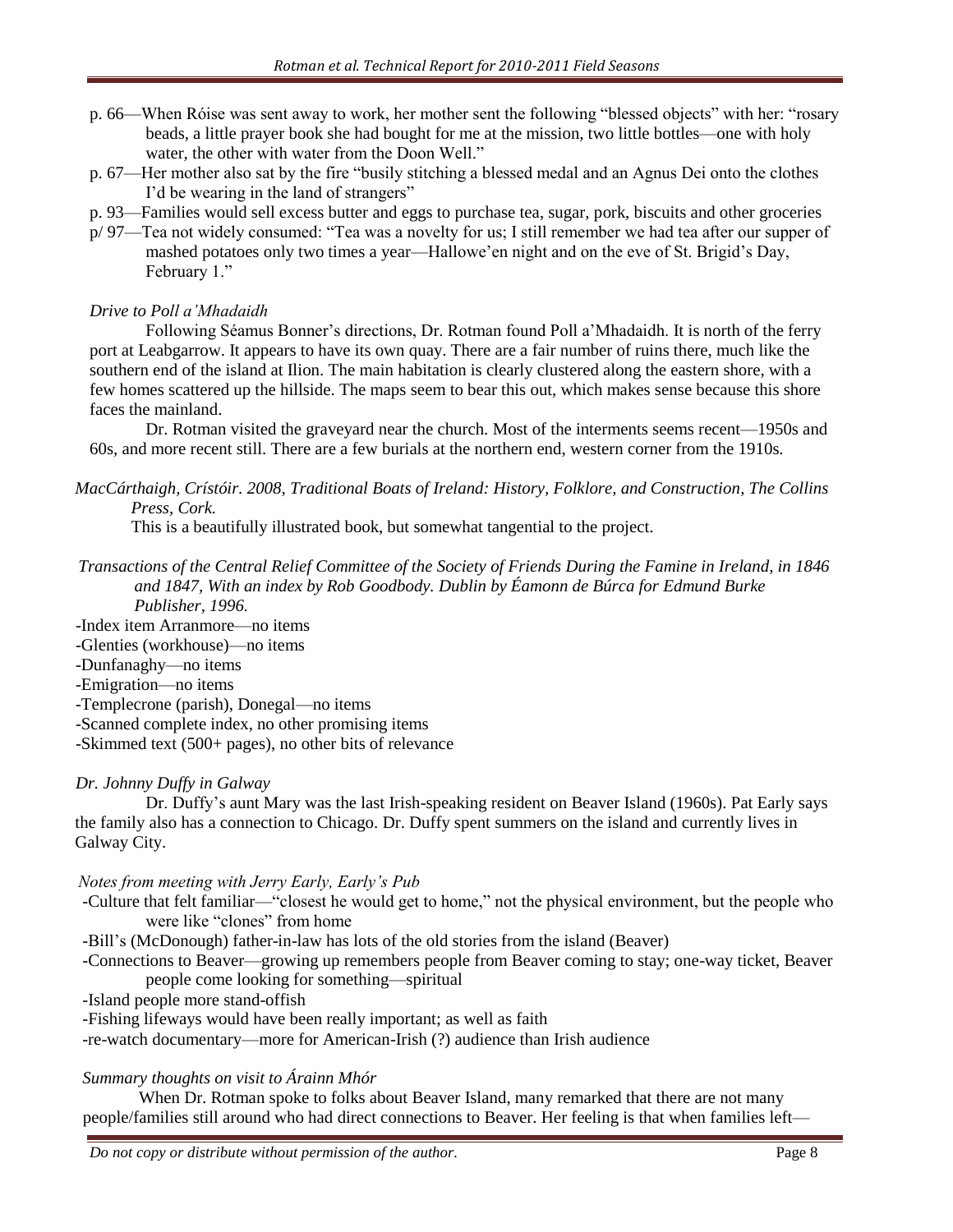especially in the 19<sup>th</sup> century—they may not maintained active connections back to Arranmore or perhaps emigrated from the island entirely (some to America, others within Ireland or elsewhere around the world) or perhaps even died out since the mid-19th century. Séamus mentioned high rates of illiteracy, which would have precluded letter writing. Although there appears to have been some chain migration, this may have ended with the Quaker assisted migration of 1884. Discussions of recent and more contemporary migration seems to have been to Chicago.

With regard to maintaining transnational connections, her feeling is that this is a very recent creation. Indeed the twinning ceremony was held in 2000. She suspects that the connection was re-established at that time. This does not diminish the reality that Beaver Island had a strong Irish presence in the late  $19<sup>th</sup>$  century nor does it lessen the importance of these more recent connections between the islands. It does, however, require a new perspective on the transatlantic connections—which should be viewed as part of the "imagined Ireland" of the diaspora, which are nonetheless profoundly meaningful.

#### Elsewhere in Co. Donegal

## *Dunfanaghy Workhouse, Co. Donegal*

Visited this attraction as a possible venue/site to see during the week-long cultural study with students. The museum depicts the story of Hannah Herrity (b. 1835 or 1836), a young girl who survived the Famine. The exhibit was very well done for a small museum, but not compelling enough to include in the cultural study, particularly given its somewhat remote location.

#### Visit to Northern Ireland

#### *Ulster American Folk Park, Co. Tyrone*

This is an extraordinarily well done living history museum. It was a bit surreal to see Pennsylvania so convincingly recreated in Co. Tyrone. If we do visit Árainn Mhór, this would be well worth including while we are in the relative neighborhood.

## *Meeting with Brian Lambkin, Paddy Fitzgerald, and others at Centre for Migration Studies:*

This extraordinary center is associated with the Ulster American Folk Park. I had a chance to chat with a group of scholars in residence, who shared their interests in migration studies with me. They offered a variety of potential resources, including those listed below.

## *Wilson, C. Tenant Land Lease*

-But not direct parallel—too closely linked to mainland -Paddy will send citation

*Keough, Willeen (2008) The Slender Thread: Irish Women on the Southern Avalon, 1750-1860. Columbia University Press, New York.*

Traces migration from Co. Down to Amherst Island (1820-1860) in Ontario. May be of interest in terms of Island adaptation in North America.

*Breathnach, Ciara (2005) The Congested Districts Board of Ireland, 1891-1923: poverty and development in the west of Ireland. Four Courts Press, Dublin.*

Seasonal migration—precursor to permanent. Great discussion of conditions in Ireland, i.e., poultry, selling of eggs for additional household revenue; also fishing; a couple of specific mentions to Arranmore; no Beaver Island items

- *McLaughlin, Jim, ed. (2007) Donegal: the making of a northern county. Four Courts Press, Dublin.* Interdisciplinary essays on the physical and cultural landscapes.
- *Ó Gráda, Cormac (2006) Ireland's Great Famine: interdisciplinary perspectives. University College Dublin Press, Dublin.*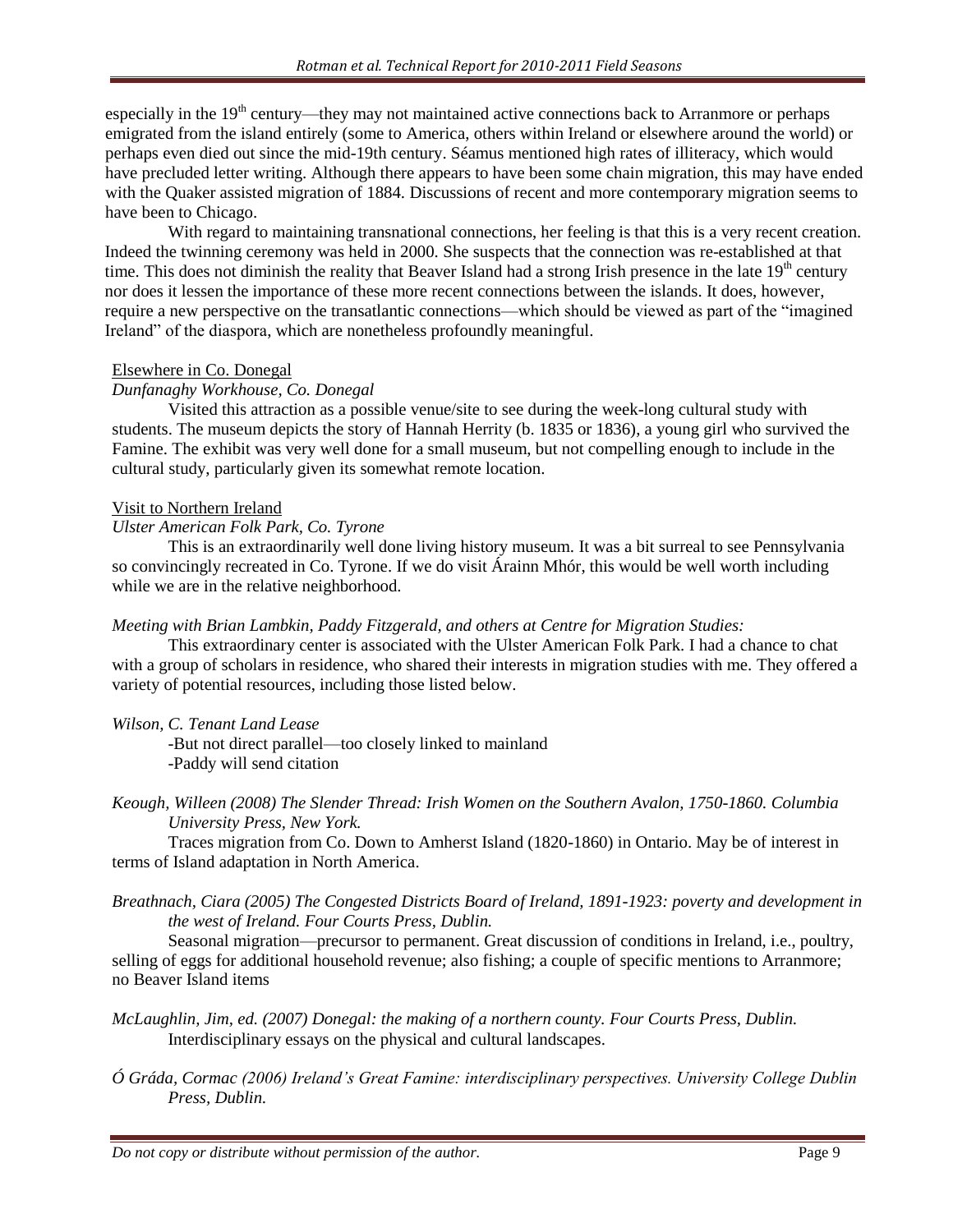Interdisciplinary collection of essays; none specific to Beaver Island and Arranmore, but could be of general use.

*Moran, Gerard P. (2004) Sending out Ireland's Poor: assisted emigration to North America in the nineteenth century. Four Courts Press, Dublin.*

Addresses assisted emigration, some specific mentions of Beaver Island and Arranmore. Nothing particularly new, however, could be a useful resource.

Searchable Database at Centre for Migration Studies

-Three hits for Arranmore:

-*Forest Monarch* shipwreck of Monday, 27 November 1848 -Re-opening of Transatlantic Route: Friday, 21 August 1863 -Landlord and Tenant—Ireland 1 July 1881; citing Arranmore as an especially cruel example of landlord/tenant relations -No hits for Árainn Mhór -No hits for Beaver Island

-341 hits for Michigan—too many to discern relevance

-No hits for Charlevoix, Michigan

-No hits for South Bend, Indiana

*GIS maps with Brian Lambkin*

-Dunglow has library with robust resources -Schools could be key collaborators -Utility for Beaver Island

#### *Other notes and thoughts*

Brian Lambkin and Paddy Fitzgerald (of the Centre for Migration Studies) will be important resources for additional articles, review of manuscripts for publication, and potentially as mentors for students who may be interested in pursuing an internship at either the Centre or the Park.

#### *Conversation with Colin Breen and Wes Forsythe, University of Ulster*

Very productive. As historical archaeologists working in Ireland—and particularly with maritime/island/coastal landscapes—they will also be terrific resources as we seek to interpret the material record of Beaver Island. They also provided names of several researchers working on related questions/issues, which we can ferret out independently as follow up with Colin and Wes for more specific citation information.

#### *Conversation with Colm Donnelly and Eileen Murphy, Queen's University-Belfast*

Colm is working directly with Irish migration by collaborating with the University of Massachusetts, Lowell on a project in Boston. Colm was also part of early conversations about excavating at Beaver Island. The faculty at Queen"s will be excellent partners for student exchange on the historical archaeology of the Irish diaspora as well as great intellectual collaborators for reviewing articles for publication, etc.

#### *Visit to Dublin*

*Quaker Library, Stocking Lane, Rathfarnham* -Howard Hodgkin  $=$  H. Hodgkin =64/14 Genealogical File  $=$ two hits for Famine -Letters are 1964; one is from Mr. C. Hargreaves 202 Heywood Old Road Bowlee, Middleton Lanes, England

*Do not copy or distribute without permission of the author.* Page 10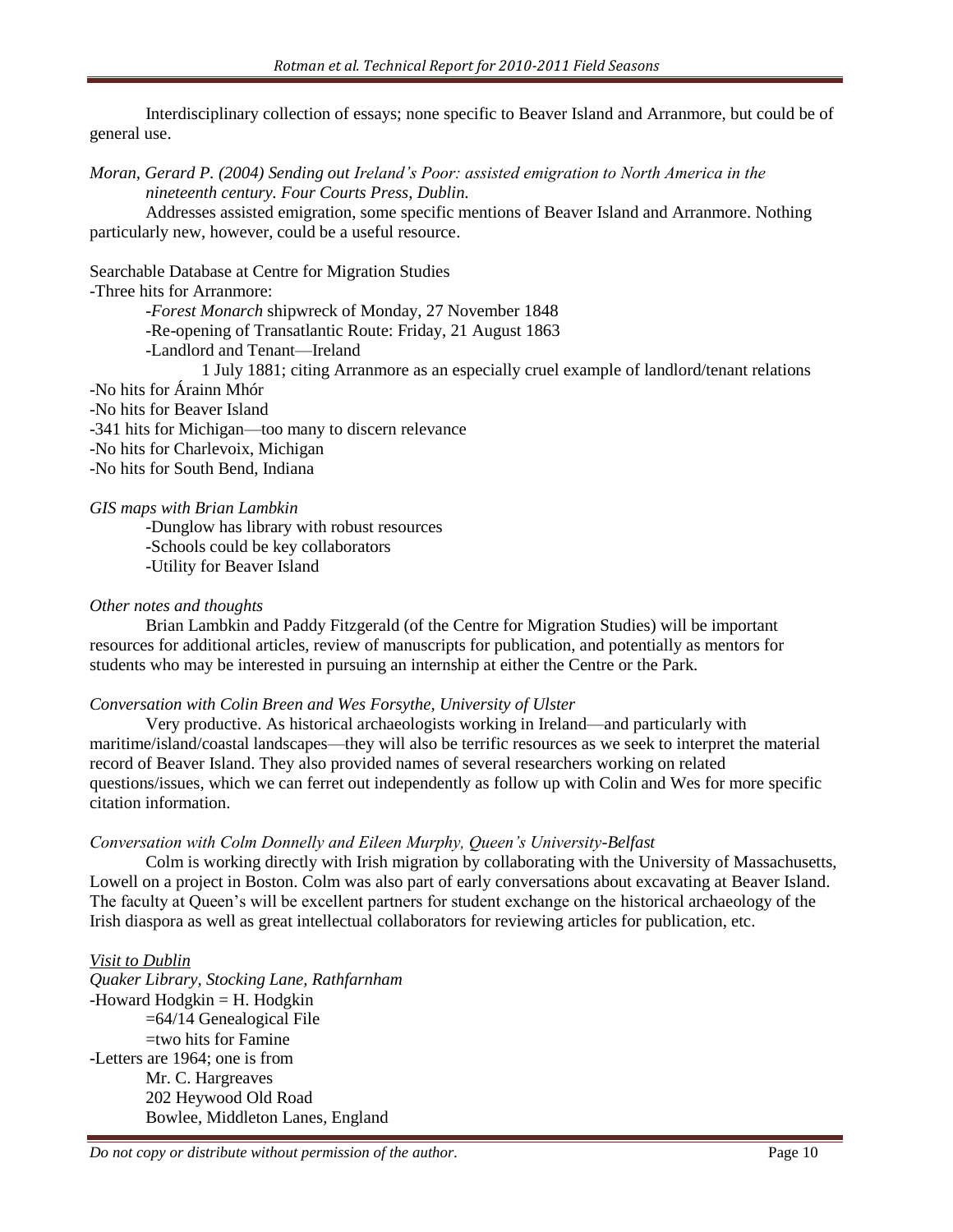-Working on his M.A. thesis "An economic and social survey of Inishbofin Island (Co. Galway) and Arranmore Island (Co. Donegal)"

-In the box, there is another letter from Edward H. (Ted) Milligan, librarian, Library of the Society of Friends, Euston Road, London NWI (Euston 3601), which mentions "a volume (MS vol. S. 254) containing 43 copies of letters by and to James Hack Tuke and Howard Hodgkin, 1880-1895, end stress in Ireland and emigration to Australia and Canada"

-Something relevant to Arranmore may be included

=no hits on James Dormer

=no hits on Mr. Harvey

=search for Captain Ruttledge-Fair, also yielded no hits

 $=$  Rev. Father Nugent  $=$  no hits

*Harrison, Richard S. 2008, A Biographical Dictionary of Irish Quakers. 2nd Edition, Four Courts Press, Dublin*

-Dormer and Howard do not appear

-nor do Ruttledge-Fair or Nugent

*Goodbody, Robin B. 1995. Quaker relief work in Ireland's Great Hunger, Quaker Tapestry Books, Dublin.*

- p. 11—"Jacob Harvey, a Friend in New York" was involved in Central Relief Committee fund-raising efforts in America
- p. 21—He was "the principal contact in America for the relief committees in Britain and Ireland. He also worked long hours with the Irish immigrants who were pouring into New York and he eventually broke his health through overwork and died in the spring of 1848."

-Clearly this is not the same Mr. Harvey involved in the assisted emigration from Arranmore, but could well be the son or grandson.

## *Goodbody, Robin B. 1995. A Suitable Channel: Quaker Relief in the Great Famine, Pale Publishing, Bray, Ireland.*

-Other possible Harveys from the index: James, Joseph, Joshua, Dr. (M.D.) Joshua, Thomas, and William -Unclear how they may be connected to the Arranmore emigration of 1884, but were active in the CRC

(Central Relief Committee) in the late 1840s, so may have also been involved in relief efforts later in the century

## *Notes from Visit to Quaker Library*

The visit was largely unproductive, but it did provide a sound lead for letters in the Friends Library in London that may be relevant.

## *Archival Research back in South Bend*

## **Preliminary Census summary for Beaver Island—individuals (nativity)**

1850—440 inhabitants; 8 Irish (2%) 1860—493; 173 Irish (35%) 1870—287; 125 Irish (44%) 1880—534; 178 Irish (33%) 1900—722; 108 Irish (15%) 1910—929; 89 Irish (10%) 1920—779; 40 Irish (5%) 1930—499; 17 Irish (3%)

## **Preliminary Census summary—households (dwellings)**

1850—77; 0 Irish (0%) 1860—109; 60 Irish (55%) 1870—48; 45 Irish (94%)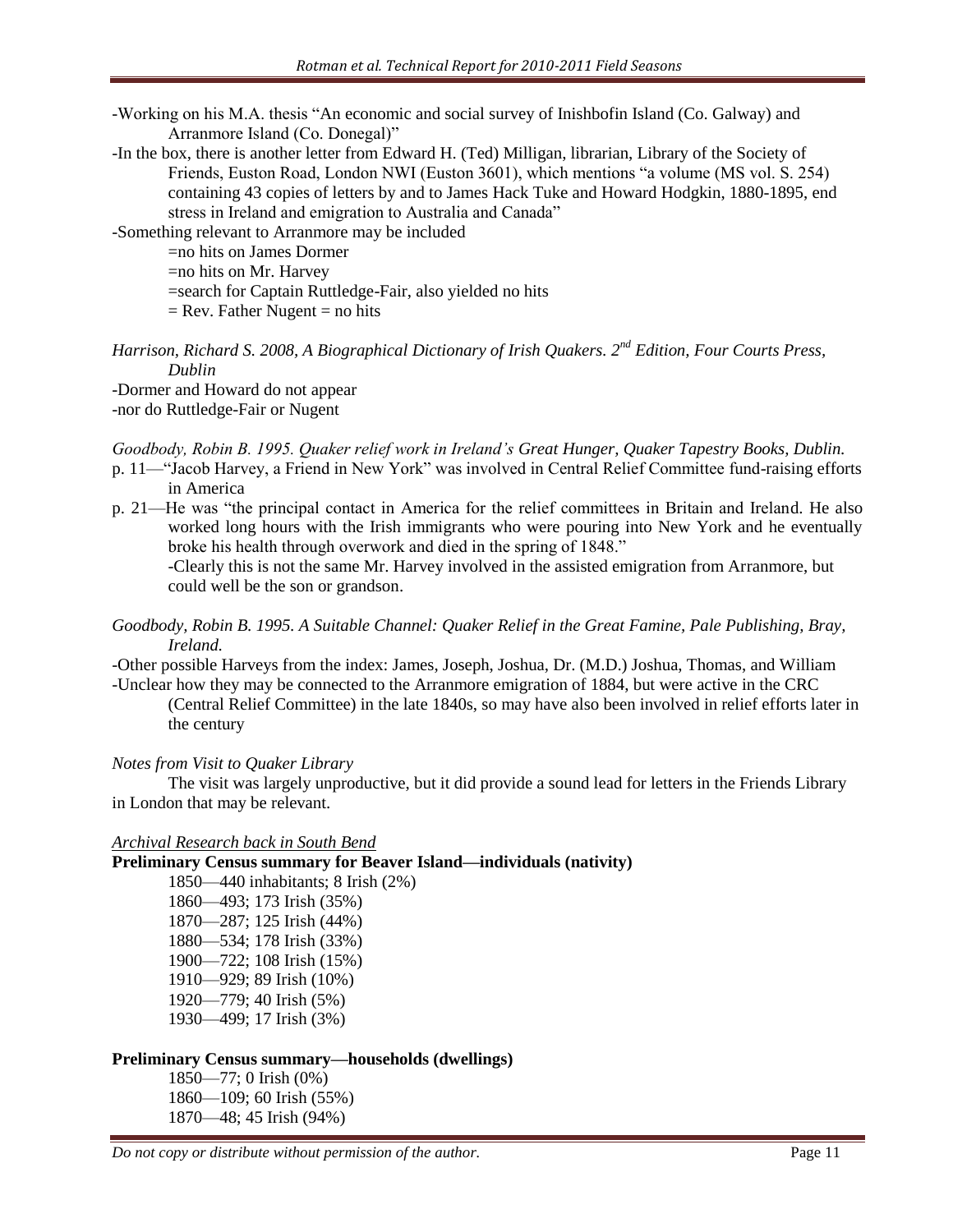1880—84; 81 Irish (96%) 1900—142; 99 Irish (70%) 1910—185; 82 Irish (44%) 1920—164; 69 Irish (42%) 1930—109; 43 Irish (39%)

#### **Preliminary Census summary—families**

1850—89; Irish (0%) 1860—109; 60 Irish (55%) 1870—48; 45 Irish (94%) 1880—84; 81 Irish (96%) 1900—142; 99 Irish (70%) 1910—186; 83 Irish (43%) 1920—173; 69 Irish (40%) 1930—114; 43 Irish (38%)

- **1850**—Irish are scattered throughout the island. No household or family even has two people of Irish nativity.
- **1860**—Six vacant homes on the island. The number of dwellings and number of families is the same. There is very definitely clustering of Irish households together and non-Irish households clustering together. Sixty of the 109 families had at least one parent of Irish nativity (55%) of all families.
- **1870**—Number of dwellings also equals the number of families in this enumeration year. Only **three** households/families on the island did not have at least one parent of Irish nativity and the majority of them were both of Irish nativity.
- **1880**—Dwellings again co-terminus with families. Again, only **three** households did not have at least one parent of Irish nativity and for the majority most were both of Irish nativity.
- **1900**—For the first time, the census enumeration includes schedules for the Indian population—120 individuals. These have not been included in tabulations only because they will skew percentages, given that Native Americans were likely living on the island previously and simply not enumerated.

This is also the first census enumeration that shows Peaine Township separate from St. James. The Irish are very much clustered outside the main habitation around the harbor: 82 of the 372 residents of Peaine Township are Irish (22%), whereas only 26 of the 350 residents of St. James Township are Irish (7%); by households 65 of 74 households/families in Peaine Township are Irish (88%) vs. 34 of 68 households in St. James Township (50%).

The demography is definitely changing with more households having only one rather than both parents of Irish nativity. Households where neither parent is of Irish nativity, but all grandparents are, were counted as Irish households; i.e., both parents born in Michigan, but both of the man"s parents were born in Ireland and both of the woman"s parents were born in Ireland. These are clearly second-generation Irish immigrant families.

**1910**—The demography continues to shift with the Irish presence continuing to decrease proportionately and the Irish families concentrated in the Peaine Township:

59 of 362 residents Irish (16%)

50 of 76 families Irish (66%)

Compared to St. James Township:

30 of 567 residents Irish (5%)

33 of 110 families Irish (30%)

**1920**—The trends observed in 1900 and 1910 continue for Peaine Township in this enumeration year, there are:

29 Irish-born among 243 total residents for a total of (12%)

- 43 Irish families among 62 total families for a total of (69%)
- For St. James Township, there are:

11 Irish-born among its 536 total residents for a total of (2%)

*Do not copy or distribute without permission of the author.* Page 12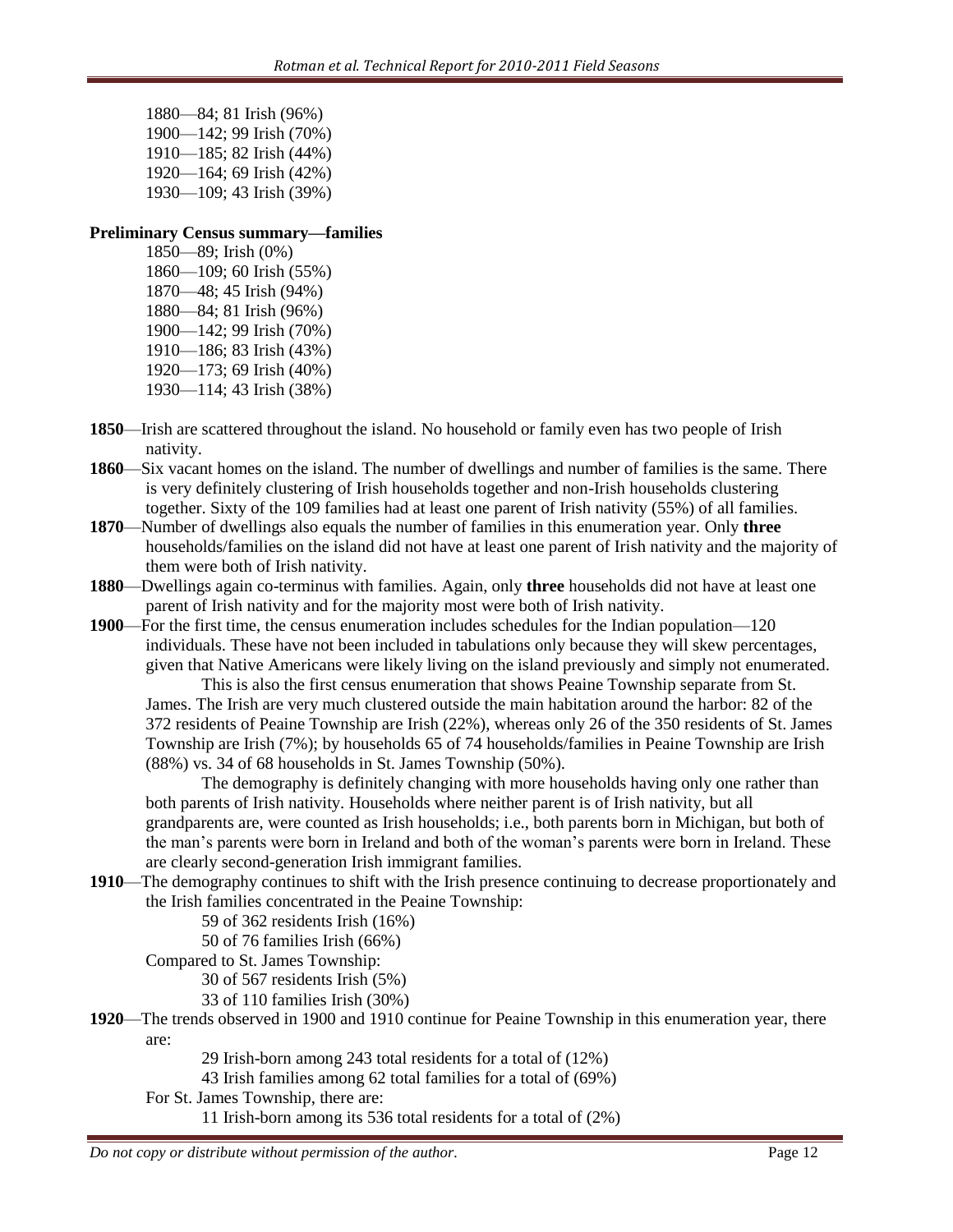26 Irish families among its 111 families for a total of (23%)

The Irish are getting a little harder to see as we get into the third generation. There are families with very clearly Irish surnames—Gallagher, Bonner, McDonagh—but for whom the nativity of the parents and grandparents is Michigan. These families may well still identify as "Irish" even though they are now three generations removed from Ireland.

**1930**—Interestingly, the place of nativity for the lion's share of Irish people in this enumeration is "Northern Ireland," perhaps reflecting Co. Donegal"s inclusion in the Ulster Province or perhaps ambiguity/confusion of Co. Donegal's place in the new Republic. There are also a handful of references to the "Irish Free State." But overwhelmingly the immigrants and their parents originated in the north.

Peaine Township had 15 of 170 residents who were Irish-born (9%) and 28 of 45 families who were Irish (62%). St. James Township had 2 of 329 residents who were Irish-born (1%) and 15 of 69 families who were Irish (22%).

# *Passenger Lists and Ships' Manifests*

Trying to find our emigrants assisted by the Quakers in April/May 1884

- = Does not appear to be "Prussian"—arrived in Boston, May 1884. No Michigan or Beaver Island or Buffalo listed intended destination.
- = Does not appear to be "Buenos Ayrean"—arrived in Quebec, May 1884. Same as above.
- = Also not the "Canadian"—arrived Boston, April 1884. Same as above.
- = Also not the "Phonecian"—arrived in Boston, May 1884. Same as above.
- = Also not the "Corean"—arrived Quebec, May 1884. Same as above.
- = Also not the "Scandinavian"—arrived Boston, May 1884. Same as above.
- = Also not the "Canadian"—arrived Boston, June 1884. Same as above.
- = Also not the "Prussian"—arrived Boston, June 1884. Same as above.
- = Nor the "Manitoban"—arrived Boston, June 1884. Same as above.

These passenger lists were re-checked by "Native Country"—Ireland. Still no sign of the Quakerassisted emigrants. Coller (1976, *Journal of Beaver Island History*) states they landed in Boston; also another group came directly from Arranmore/Rutland in 1866. "Transatlantic Migration 1858-1870" was checked and the names could not be found.

# **Gallagher Homestead**

*Summary of occupation per census*

1860—Joseph and Mary Warner 1870-1910—John and Margaret Early

1920-1930—Patrick and Mary Early

## *1880 Beaver Island Census*

Could not find John and Margaret Early enumerated.

Based on 1870-1910 censes, however, John and Margaret would have both been 40 years old; their son Patrick would have been 7; no way to know if there were others in the household.

# *1900 Beaver Island Census*

123/123 Early, John Head; b. 1839; 61 y.o.; m. 32 years; born in Ireland; both parents born in Ireland; emigrated 1866, naturalized citizen; farmer, owns farm (farm schedule 56); cannot read/write; can speak English

Early, Margaret Wife; b. 1836; 63 y.o.; m. 32 years; 2 children; 1 living; born in Ireland; both parents born in Ireland; emigrated 1866; **not** a naturalized citizen; cannot read/write; can speak English

Early, Patrick Son; b. 1873; 17 y.o.; born in Michigan; farm laborer; can read/write/speak English

# *Transfer of ownership*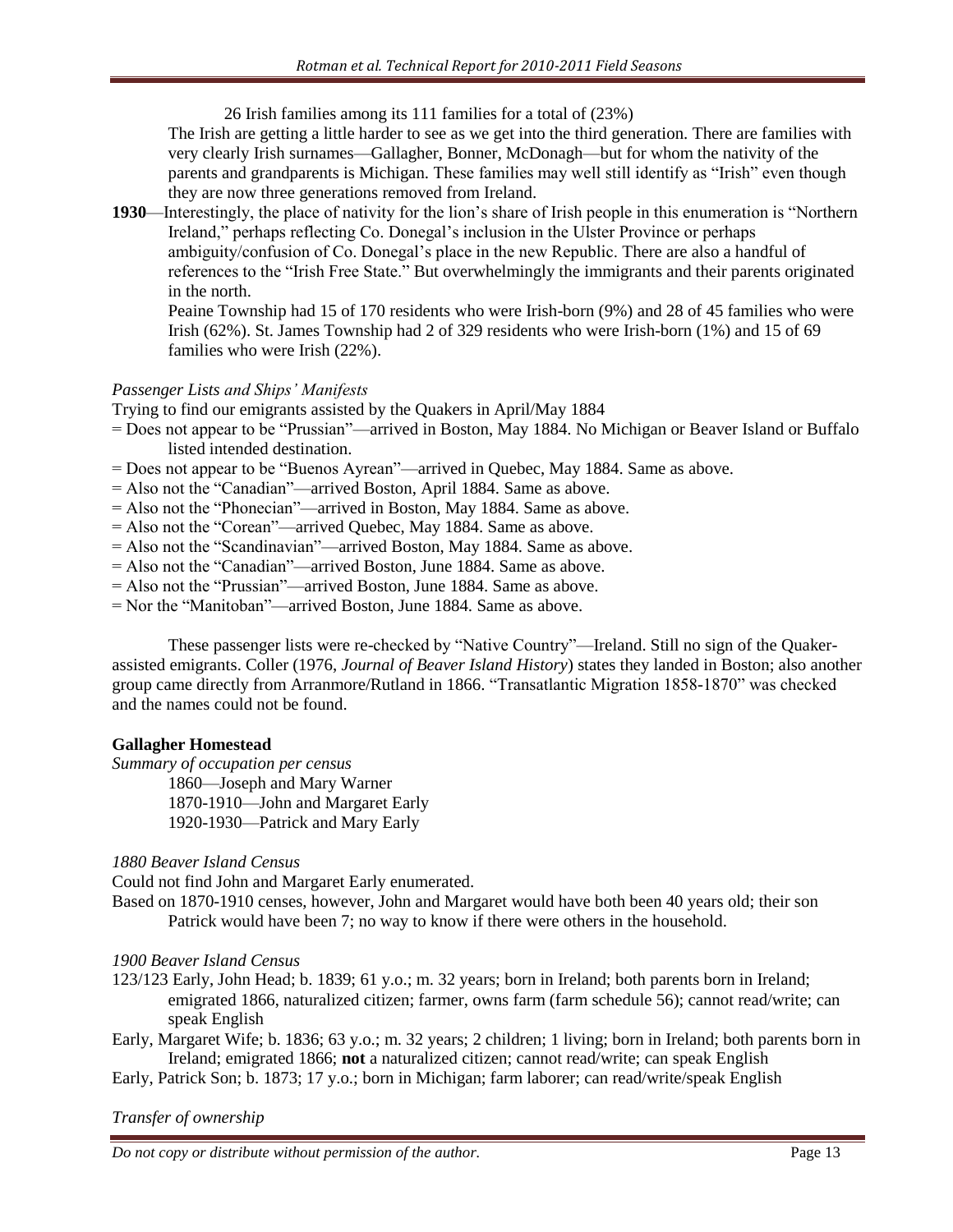|                                                      | David Curtis from Government                                                               | 7/22/1856  |           |  |
|------------------------------------------------------|--------------------------------------------------------------------------------------------|------------|-----------|--|
|                                                      | to P. and J. McShinley (?)                                                                 | 1/6/1857   |           |  |
|                                                      | to Joseph Warner                                                                           | 10/11/1858 |           |  |
|                                                      | from Mary Warner to John Early                                                             | 5/1/1882   |           |  |
|                                                      | to Margaret Early (100)                                                                    | 10/15/1888 |           |  |
|                                                      | (100)<br>4/1/1892                                                                          |            |           |  |
|                                                      | from Margaret Early to John Early (1)                                                      |            | 4/5/1910  |  |
|                                                      | (Lot 4. At death of $2nd$ Party. Patrick Early, son of Margaret Early becomes owner. Early |            |           |  |
|                                                      | cannot sell without consent of Patrick Early.)                                             |            |           |  |
|                                                      | from John Early (widower) to Patrick Early (600)                                           |            | 4/29/1912 |  |
|                                                      | est. Patrick Early to widow Mary                                                           |            | 1/4/1967  |  |
|                                                      | from Mary Early to Peter and Dolores Gallagher                                             |            | 4/28/1967 |  |
|                                                      | from Gallagher to LTC                                                                      |            | 6/9/1994  |  |
|                                                      | Preliminary Summary of Occupation                                                          |            |           |  |
|                                                      | David Curtis-1856-1857                                                                     |            |           |  |
|                                                      | P. and J. McShinley-1857-1858                                                              |            |           |  |
|                                                      | Joseph and Mary Warner—1858-1882 (24)                                                      |            |           |  |
|                                                      | John and Margaret Early-1882-1912 (30)                                                     |            |           |  |
|                                                      | Patrick and Mary Early-1912-1967 (55)                                                      |            |           |  |
|                                                      | Peter and Dolores Gallagher—1967-1994 (27)                                                 |            |           |  |
|                                                      | Little Traverse Conservancy-1994-present                                                   |            |           |  |
| <i>*Two earliest transactions likely speculation</i> |                                                                                            |            |           |  |
| *Patrick in house with John and Margaret in 1910     |                                                                                            |            |           |  |
|                                                      |                                                                                            |            |           |  |
|                                                      |                                                                                            |            |           |  |

## **More Beaver Island Census Summary**

*1866 emigrants (from 1900 census)* 73/75 Owen Gallagher 87/87 John McCauley 88/90 Owen McCauley 122/124 Peter Greene 123/125 John Early Margaret Early 8/8 Mary E. Gallagher \*many from 1865-1867; may be misremembering date of emigration as it is self-reported

*1866 emigrants (from 1910 census)* none enumerated

*1866 emigrants (from 1920 census)* 157/166 Owen Gallagher Hannah Gallagher (wife)

## *Irish-born residents who could not speak English (from 1900 census)*

124/ 126 Catherine Gallagher, MIL of Conn McCauley; age 98; emigrated in 1870, been in US 30 years 81/83 Edward Boyle, FIL of John O"Donnell; age 84; emigrated 1859, in US 40 years

Bridget Boyle, Edwards wife; also 84; also emigrated 1859 and in US 40 years—**both** naturalized citizens 82/84 Bernard O"Donnell; age 72; emigrated 1860, in US 40 years; naturalized citizen; farmer

Frank O"Donnell, Bernard"s brother; age 76; emigrated 1852, in US 47 years; naturalized citizen; tailor

83/85 Nancy O"Donnell, wife of Michael; age 52; emigrated 1884, in US 16 years 70/70 Mary Mooney, mother of John Mooney; age 63; emigrated 1863, in US 36 years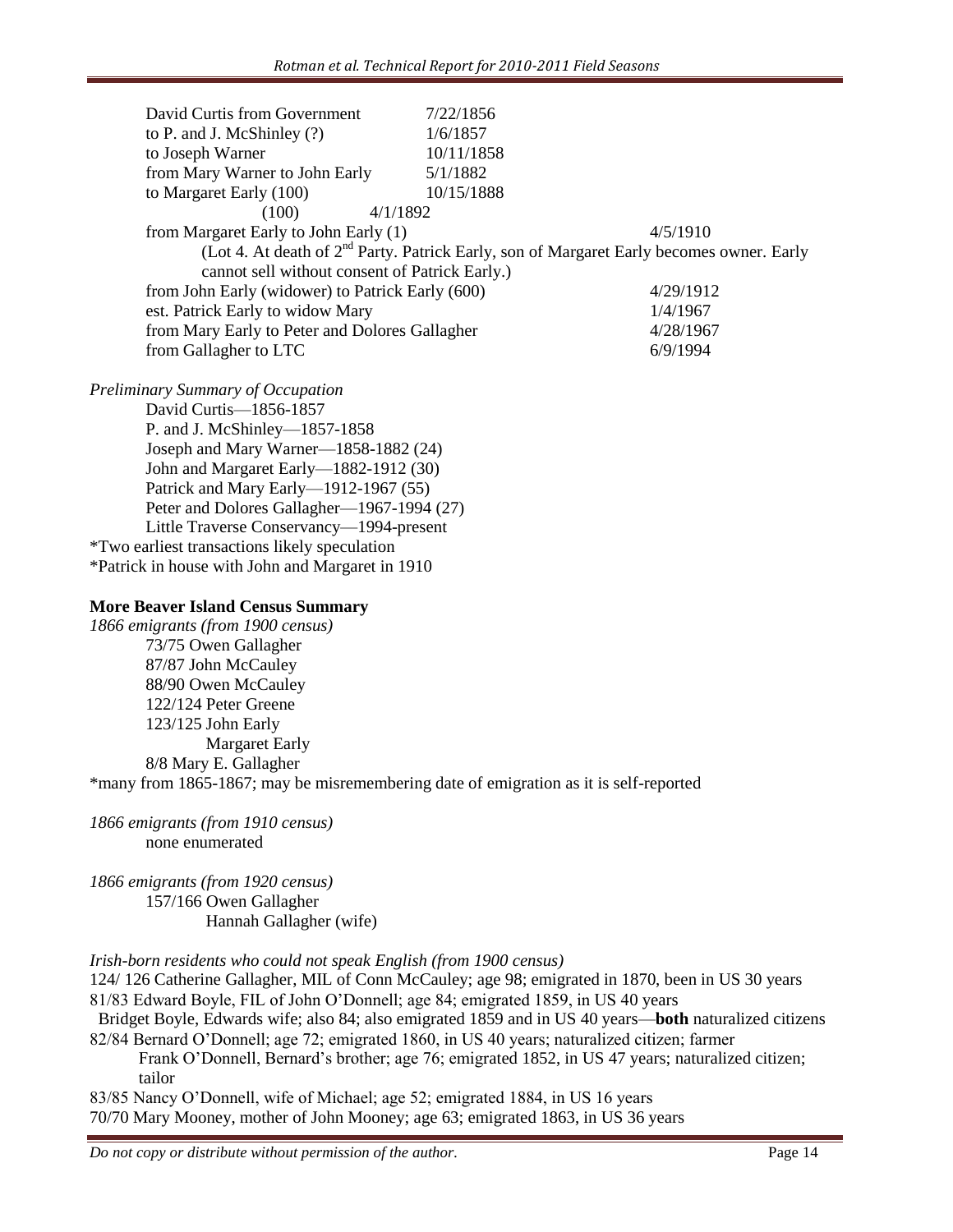74/76 Alice McCauely, wife of James McCauley; age 60; emigrated 1863, in US 36 years 75/77 Catherine Boyle, wife of Daniel Boyle; age 70; emigrated 1851, in US 48 years 40/40 James McCann, head; born in Canada; age 41; emigrated 1876, in US 23 years; naturalized citizen

*1884 emigrants (from 1900 census)*

83/85 Nancy O"Donnell 84/86 Elizabeth O"Donnell 128/128 Daniel Gallagher Mary Gallagher Hugh Gallagher Annie Gallagher 35/35 Mary Gallagher 40/40 Annie Gallagher

\*many from 1883-1885, may be misremembering year of emigration as it is self-reported

*1884 emigrants (from 1910 census)*

135/135 Daniel Gallagher Mary Gallagher (wife) Daniel Gallagher (son) Hugh Gallagher (son) Mary Gallagher (daughter) 43/43 Rose McCann 70/70 Frank Miller 153/162 Jos(eph?) McDonagh

*Irish-born residents who could not speak English (from 1910 census)* none specifically enumerated as speaking Irish many left blank only one foreign language recorded—Danish

*1884 emigrants (from 1920 census)* 117/120 Isabella O"Donnell 148/ 157 Bridget McCauley

*Persons for whom Irish is their "mother tongue" (from 1920 census)*

- 117/120 Isabella O"Donnel, wife of Daniel B. O"Donnell; 56 years; emigrated 1884; naturalized citizen
- 118/127 Hugh and Anna Boyle; ages 63 and 60; both emigrated 1856; naturalized citizens since 1871
- 120/129 Hannah Mooney, head; age 67; emigrated 1878; naturalized citizen since 1882
- 124/133 Barney McCafferty; age 64; emigrated 1863; naturalized citizen since 1884
- 125/134 Emma O"Donnell, wife of John B. O"Donnell; age 58; emigrated 1867; naturalized citizen since 1875
- 126/135 Hannah Johnson, head; age 63; emigrated 1873; naturalized citizen since unknown date
- 128/137 Peter McCauley, father-in-law of Fred Nukumonk (?); age 84; emigrated 1857; naturalized citizen since 1861
- 131/140 Hugh Boyle; age 88; emigrated 1851; naturalized citizen since 1865
- 135/144 Bridget Green, head; age 67; emigrated 1851; naturalized citizen since unknown date
- 148/157 Bridget McCauley, wife of Frank; age 59; emigrated 1884; naturalized citizen since unknown date
- 149/158 Thomas McDonagh; age 62; emigrated 1880; naturalized citizen since 1884
- 150/159 Mary Early, wife of Patrick; age 42; emigrated 1885; naturalized citizen since 1889
- 151/160 John and Mary Malloy; ages 62 and 63; emigrated 1860 and 1870; both aliens
	- also Thomas Malloy (brother); age 69; emigrated 1860; alien
		- also Mary O"Donnell (MIL); age 84; emigrated 1867; alien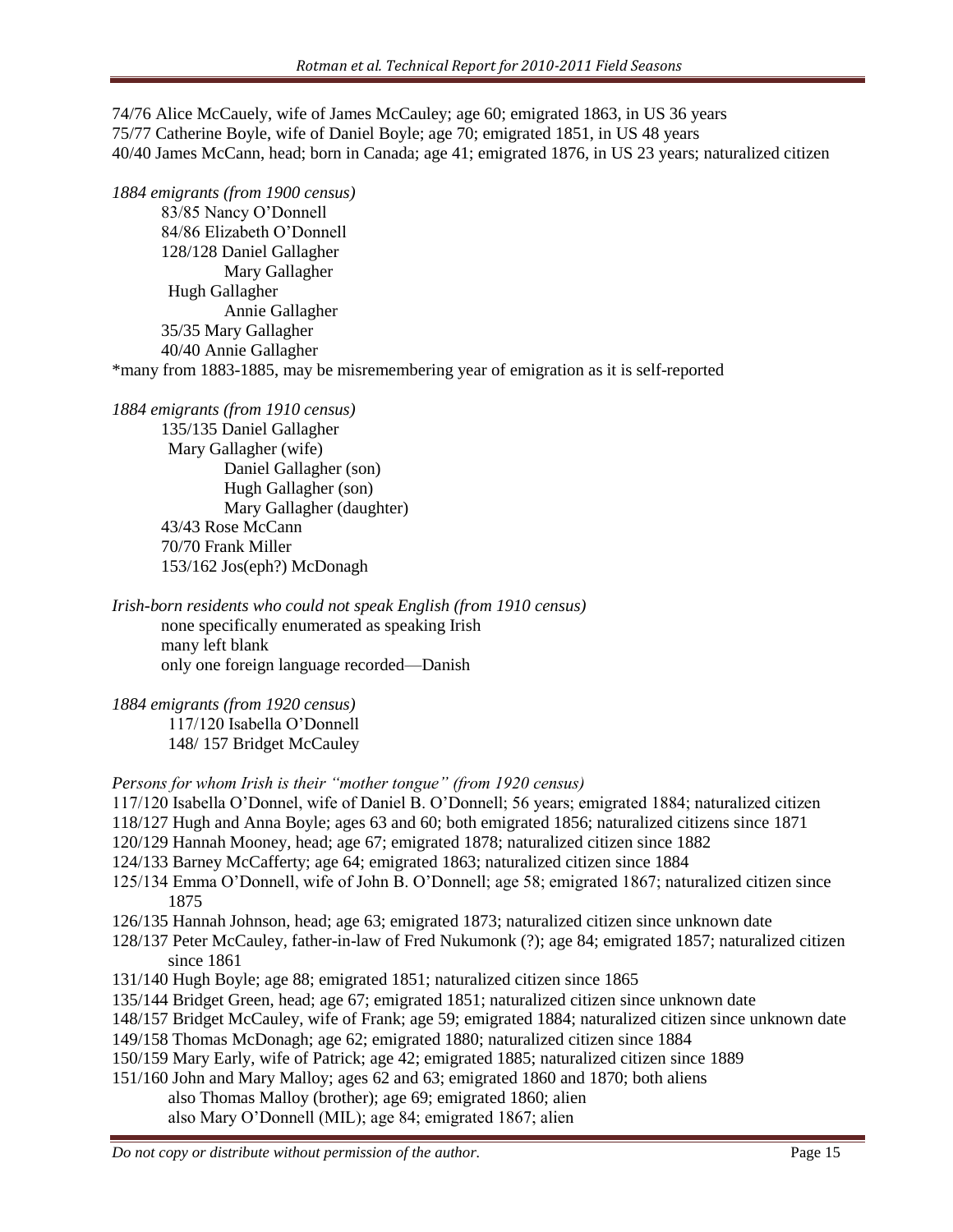- 152/161 Hugh Gallagher; age 46; emigrated 1885; naturalized citizen since 1889 also his parents, Dan and Mary Gallagher; ages 85 and 83; also emigrated in 1885; naturalized citizens since 1889
- 153/162 Jos(eph) McDonagh; age 51; emigrated 1884; naturalized citizen since 1889
- 154/163 Dan and Mary Gallagher; ages 56 and 53; emigrated 1883 and 1910; both naturalized citizens; Dan since 1891; Mary since unknown date
- 155/164 Phillip and Bridget Gallagher (parents of Daniel P. Gallagher); ages 82 and 77; emigrated both in 1855 and both naturalized citizens since 1865
- 156/165 John Mooney; age 52; emigrated 1871; naturalized citizen since 1898
- 157/166 Owen and Hannah Gallagher; ages both 72; both emigrated 1866; both naturalized citizens since 1870
- 161/170 Catherine Gallagher, wife of John B.; age 65; emigrated 1882; alien
- 32/32 Nora (?) Gallagher, wife of Peter D.; age 43; emigrated 1881; naturalized citizen since 1896
- 36/36 Franics and Bridget Donleny (?); ages 73 and 65; emigrated unknown dates; both aliens
- 46/47 James McCann; age 81; emigrated 1853; naturalized citizen since 1861
- 50/51 Jos(eph?) Donleny (?); age 75; emigrated 1870; naturalized citizen 1876
- 50/52 Anna Donleny, wife of John; age 63; emigrated unknown year; naturalized citizen, but no date given
- 54/57 Bridget McDonagh, wife of Lawrence; age 64; emigrated unknown year; naturalized citizen, but no date given
- 56/61 Mary Gallagher, wife of William J. Jr.; age 29; emigrated unknown year; naturalized citizen, but no date given
- 58/63 Mary McCauley, wife of Owen C.; age 48; emigrated in unknown year; naturalized citizen, but no date given
- 66/72 Rev. Dennis Harper and his niece Nellie Landeck; ages 68 and ??; emigrated 1869 and 1889; both naturalized citizens; Dennis since 1877; Nellie unknown date
- \*\*Check 1930 for 1866/1884 emigrants as well as Irish-speakers

## **Beaver Island Community Library**

*Recordings of Beaver Island Cemeteries*, Charlevoix County, Michigan. Compiled by Irene Vander Meulen Reidsma. (1984) local binding.

\*excellent genealogical information

- p. 8— Boner, John; b. Donegal 15 September 1817; d. 3 May 1887 (W Catherine) Bonner, John; b. Rutland 15 August 1821; d. 26 September 1894
- p. 9— Boyle, Daniel; b. Co. Donegal 15 April 1832; d. 18 December 19?? Boyle, Hannah nee Gallagher, wife of Hugh Boyle; b. 19 June 1830; d. 7 April 1896 Boyle, Patrick P.; b. Auronmore (n.d.); d. 28 June 1903
- p. 11—Early, Margaret, wife of John; b. Runafesta, Co. Donegal 15 August 1834; d. 5 April 1910 Early, Mary; b. 13 March 1877; d. 20 July 1977 Early, Patrick; b. 17 March 1874; d. 11 January 1950 no John Early no Joseph or Mary Warner no Peter or Dolores Gallagher
- p. 12—Gallagher, Bernard; b. Ireland 25 January 1840; d. 15 January 1889 Gallagher, Catherine; b. Co. Donegal (n.d.); d. 17 February 1905 (103 years)
- p. 13—Gallagher, Grace A., wife of Cornelius; b. Burtonport, Co. Donegal 5 May 1826; d. 12 June 1910 Gallagher, Hannah, mother, wife of Hugh Boyle; b. Co. Denagale 19 June 1830; d. 7 April 1896
- p. 14—Gallagher, Neil C.; b. Ireland 12 November 1869; d. 18 April 1891
	- Gallagher, Phillip C.; b. 4 August 1852; d. 19 December 1910 (AOH marker)
- p. 16—Kane, Michael; b. Ireland 29 September 1836; d. 15 January 1901
- p. 19—McCauley, Connell; b. Donegal Col. 15 November 1826; d. 9 January 1902